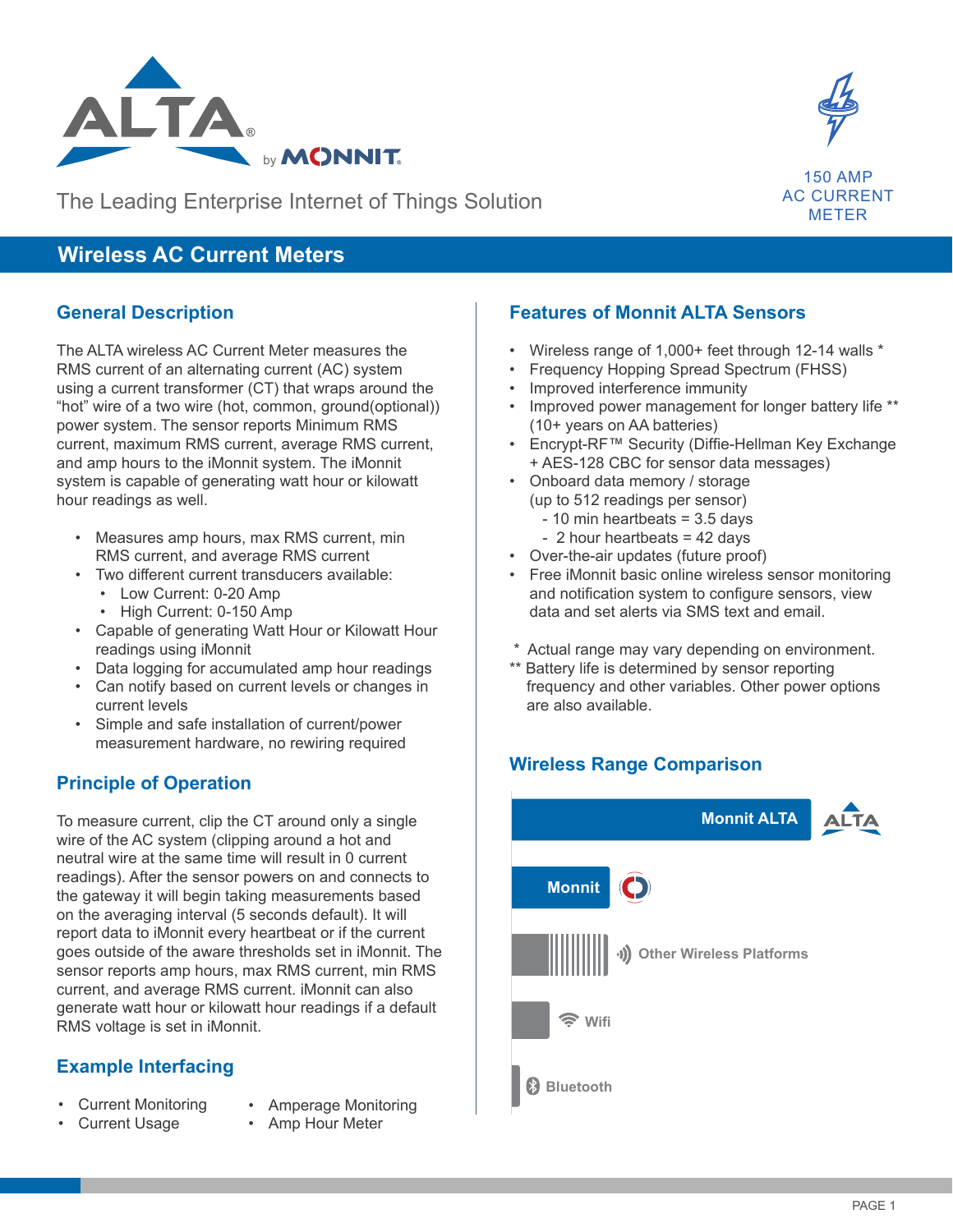





| <b>ALTA Commercial AA Wireless AC Current Meter - Technical Specifications</b> |                                                                                                                                                                                                        |  |
|--------------------------------------------------------------------------------|--------------------------------------------------------------------------------------------------------------------------------------------------------------------------------------------------------|--|
| <b>Supply Voltage</b>                                                          | 2.0 - 3.8 VDC (3.0 - 3.8 VDC Using Power Supply) *                                                                                                                                                     |  |
| <b>Current Consumption</b>                                                     | 0.2 µA (Sleep Mode)<br>0.7 µA (RTC Sleep)<br>570 µA (MCU Idle)<br>2.5 mA (MCU Active)<br>5.5 mA (Radio RX Mode)<br>22.6 mA (Radio TX Mode)                                                             |  |
| Operating Temperature Range (Board Circuitry and Batteries)                    | -18°C to 55°C (0°F to 130°F) using alkaline<br>-40°C to 85°C (-40°F to 185°F) using lithium **                                                                                                         |  |
| Optimal Battery Temperature Range (AA)                                         | +10°C to +50°C (+50°F to +122°F)                                                                                                                                                                       |  |
| <b>Integrated Memory</b>                                                       | Up to 512 sensor messages                                                                                                                                                                              |  |
| Wireless Range                                                                 | $1,000+$ ft. non-line-of-sight                                                                                                                                                                         |  |
| Security                                                                       | Encrypt-RF™ (256-bit key exchange and AES-128 CTR)                                                                                                                                                     |  |
| Weight                                                                         | 3.7 Ounces                                                                                                                                                                                             |  |
| Certifications<br>FC CE Hell Canada                                            | 900 MHz product; FCC ID: ZTL- G2SC1 and IC: 9794A-<br>G2SC1. 868 and 433 MHz product tested and found to<br>comply with: EN 300 220-2 V3.1.1 (2017-02), EN 300<br>220-2 V3.1.1 (2017-02) and EN 60950. |  |

\* Hardware cannot withstand negative voltage. Please take care when connecting a power device.

\*\* At temperatures above 100°C, it is possible for the board circuitry to lose programmed memory.

#### **Power Options**

The standard version of this sensor is powered by two replaceable 1.5 V AA sized batteries (included with purchase).

This sensor is also available with a line power option. The line powered version of this sensor has a barrel power connector allowing it to be powered by a standard 3.0 - 3.6 V power supply. The line powered version also uses two standard 1.5 V AA batteries as backup for un-interupted operation in the event of line power outage.

Power options must be selected at time of purchase, as the internal hardware of the sensor must be changed to support the selected power requirements.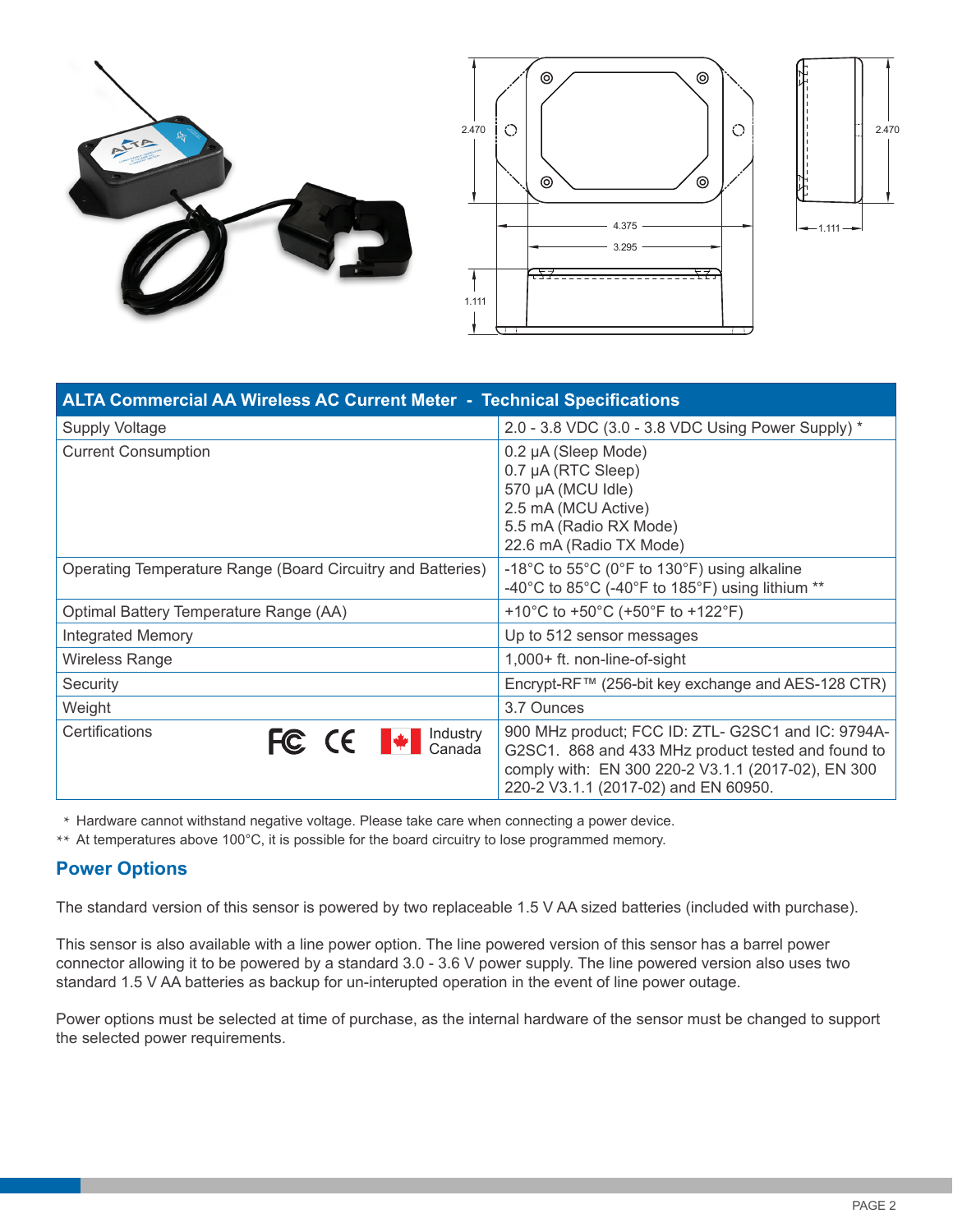

| Industrial<br><b>Wireless</b><br>Sensor | 2.316 in<br>$(58.84$ mm $)$                  |
|-----------------------------------------|----------------------------------------------|
| 3.701 in<br>$(94.0 \, \text{mm})$       | Height:<br>1.378 in<br>$(35.0 \, \text{mm})$ |

| <b>ALTA Industrial Wireless AC Current Meter - Technical Specifications</b> |                                                           |                                                                                                                                                                                                        |  |  |
|-----------------------------------------------------------------------------|-----------------------------------------------------------|--------------------------------------------------------------------------------------------------------------------------------------------------------------------------------------------------------|--|--|
| <b>Supply Voltage</b>                                                       |                                                           | 2.0 - 3.8 VDC (3.0 - 3.8 VDC Using Power Supply) *                                                                                                                                                     |  |  |
| <b>Current Consumption</b>                                                  |                                                           | 0.2 µA (Sleep Mode)<br>0.7 µA (RTC Sleep)<br>570 µA (MCU Idle)<br>2.5 mA (MCU Active)<br>5.5 mA (Radio RX Mode)<br>22.6 mA (Radio TX Mode)                                                             |  |  |
|                                                                             | Operating Temperature Range (Board Circuitry and Battery) | -40°C to +85°C (-40°F to +185°F) **                                                                                                                                                                    |  |  |
| <b>Included Battery</b>                                                     | Max Temperature Range:                                    | -40°C to +85°C (-40°F to +185°F)                                                                                                                                                                       |  |  |
|                                                                             | Capacity:                                                 | 1800 mAh                                                                                                                                                                                               |  |  |
| <b>Optional Solar Feature</b>                                               | Solar Panel:                                              | 5VDC / 30mA (53mm x 30mm)                                                                                                                                                                              |  |  |
|                                                                             | <b>Charging Temperature Range:</b>                        | 0°C to 45°C (32°F to 113°F)                                                                                                                                                                            |  |  |
|                                                                             | Max Temperature Range:                                    | -20°C to 60°C (-4°F to 140°F)                                                                                                                                                                          |  |  |
|                                                                             | Included Rechargeable Battery:                            | 600 mAh / >2000 Charge Cycles (80% of initial capacity)                                                                                                                                                |  |  |
| <b>Integrated Memory</b>                                                    |                                                           | Up to 512 sensor messages                                                                                                                                                                              |  |  |
| <b>Wireless Range</b>                                                       |                                                           | 1,000+ ft. non-line-of-sight                                                                                                                                                                           |  |  |
| Security                                                                    |                                                           | Encrypt-RF™ (256-bit key exchange and AES-128 CTR)                                                                                                                                                     |  |  |
| Weight                                                                      |                                                           | 4.7 Ounces                                                                                                                                                                                             |  |  |
| <b>Enclosure Rating</b>                                                     |                                                           | NEMA 1, 2, 4, 4x, 12 and 13 rated, sealed and<br>weather proof                                                                                                                                         |  |  |
| <b>UL Rating</b>                                                            |                                                           | UL Listed to UL508-4x specifications (File E194432)                                                                                                                                                    |  |  |
| Certifications                                                              | FC CE + Canada                                            | 900 MHz product; FCC ID: ZTL- G2SC1 and IC: 9794A-<br>G2SC1. 868 and 433 MHz product tested and found to<br>comply with: EN 300 220-2 V3.1.1 (2017-02), EN 300<br>220-2 V3.1.1 (2017-02) and EN 60950. |  |  |

\* Hardware cannot withstand negative voltage. Please take care when connecting a power device.

\*\* At temperatures above 100°C, it is possible for the board circuitry to lose programmed memory.

\*\*\* While the wire leads and thermistor have a water tight seal, the electronics housing (RF portion) is not sealed for wet environments or outdoor use. If needed, we recommend using Monnit industrial water temperature sensors.